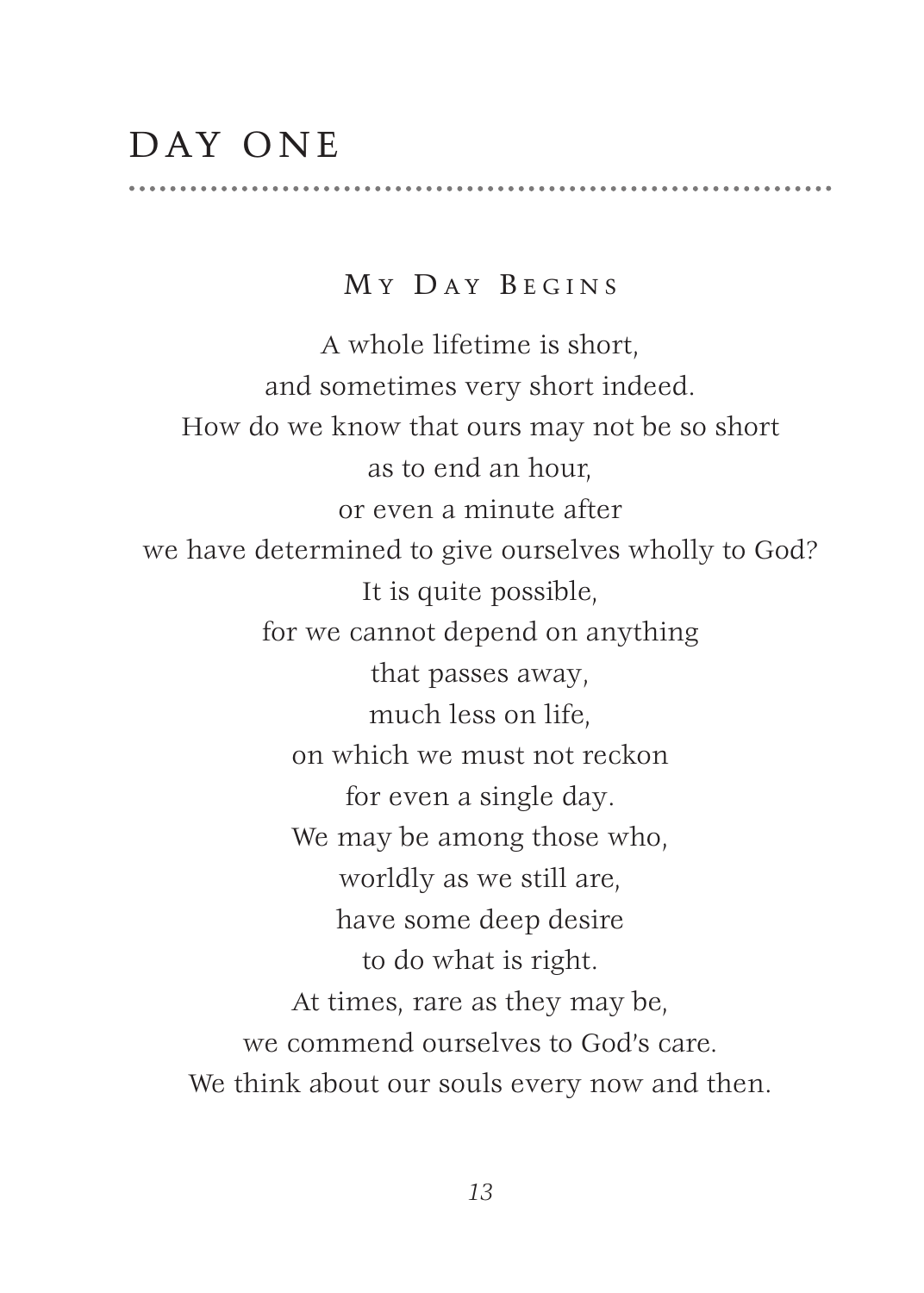Busy as we are, we pray a few times a month, even though our minds are filled with a thousand other matters. "Where your treasure is, there also is your heart." We need, therefore, from time to time to cast aside our daily concerns. We need to reflect upon the state of our soul, and to realize that we will never reach our goal by the road we are following. We need to withdraw from time to time from all unnecessary cares and business.

## ALL THROUGH THE DAY

A whole lifetime is short. I cannot depend on anything that passes away.

## MY DAY IS ENDING

Let nothing, O Lord, disturb the silence of this night. Let nothing make me afraid. For even though life is short,